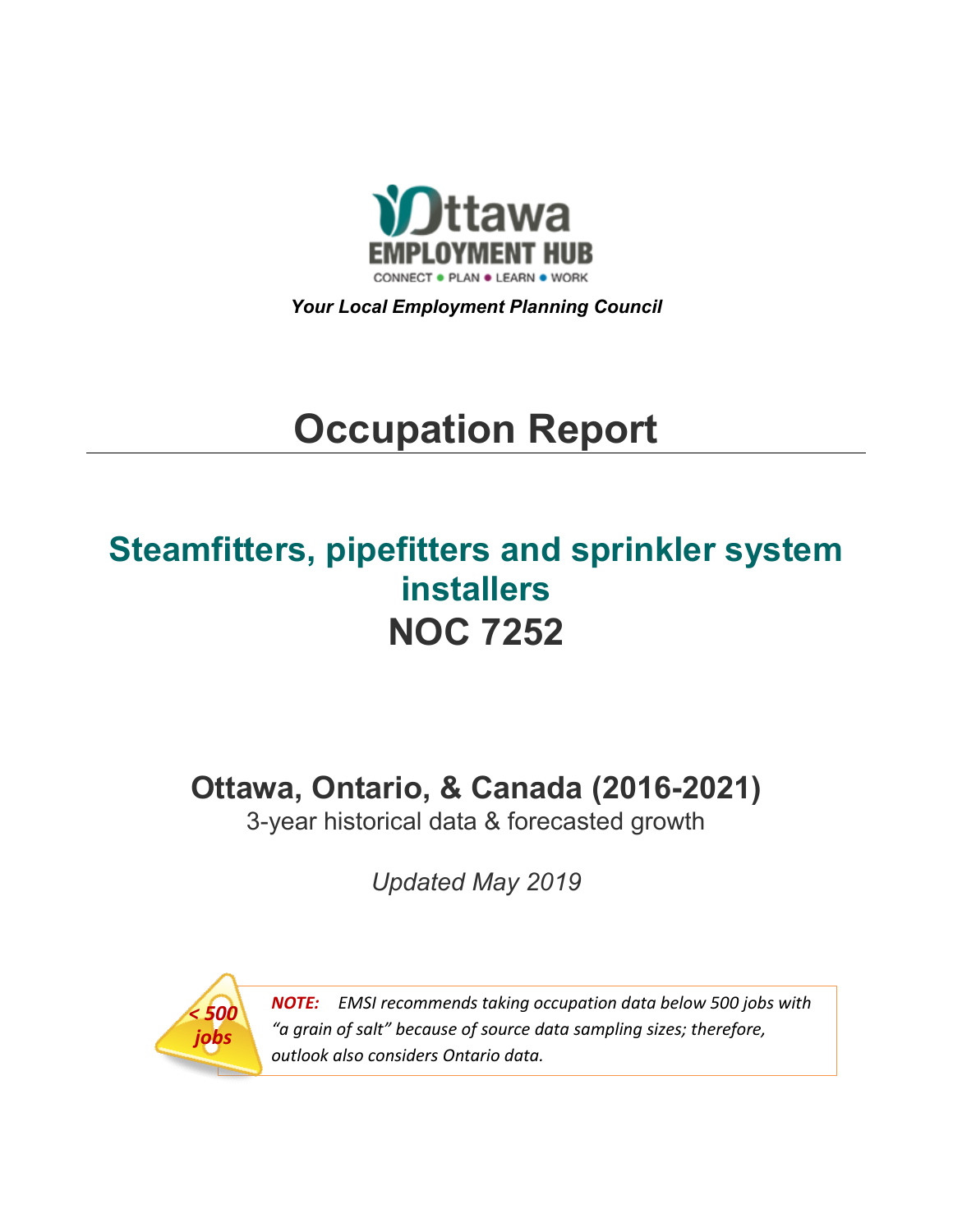

| Steamfitters, pipefitters and sprinkler system installers | <b>Ottawa Outlook</b>                                                         |  |  |
|-----------------------------------------------------------|-------------------------------------------------------------------------------|--|--|
| <b>NOC 7252</b>                                           | Limited $\bigstar$ Fair $\bigstar \bigstar$ Good $\bigstar \bigstar \bigstar$ |  |  |

*Based on past and forecasted growth.*

#### **A Local Snapshot**

- Employment in this occupation **increased in Ottawa from 2016 to 2018** (**17.5%**); it is forecast to **increase an additional 6.0%** over the next three years.
- **None** were **unemployed in Ottawa in 2016; 23 (6.0%)** of those in this occupation were **self-employed**.
- **Median hourly wage** for this occupation was **\$36.05**.
- **51.5%** of the 2018 jobs were in the **Building equipment contractors** industry sector.
- Ottawa has a **lower share of this occupation** than the nation.
- **Provincially**, this occupation showed an increase from 2016 to 2018 (**3.4%**); it is expected to increase an additional **6.0%** over the next three years.
- In contrast to Ottawa Employment Hub's forecast ranking for this occupation, *Canada Job Bank*  forecasted **fair** employment potential for this occupation in Ottawa from 2018-2020.

#### **Overview**

| <b>Ottawa Jobs (2018)</b>          |         | <b>382</b> (6% self-employed = 23) |
|------------------------------------|---------|------------------------------------|
| 2016 Ottawa Unemployment Rate      | $0.0\%$ | 9.2%<br>Ontario                    |
| Location Quotient to Nation (2018) | 0.44    |                                    |
| Change in Jobs (2016 - 2018)       | 17.5%   | $(2018 - 2021)$ 6.0%               |

*NOTE: Location quotient (LQ) is a way of quantifying how concentrated a particular occupation is in a region compared to the nation or province. A quotient of 1.00 means Ottawa has the same share of the occupation as the nation/province. A quotient higher than 1.00 means Ottawa has a greater share, and lower than 1.00 means Ottawa's share is lower than the average.*

## **OTTAWA | Percentile Earnings** *(not including self-employed)*



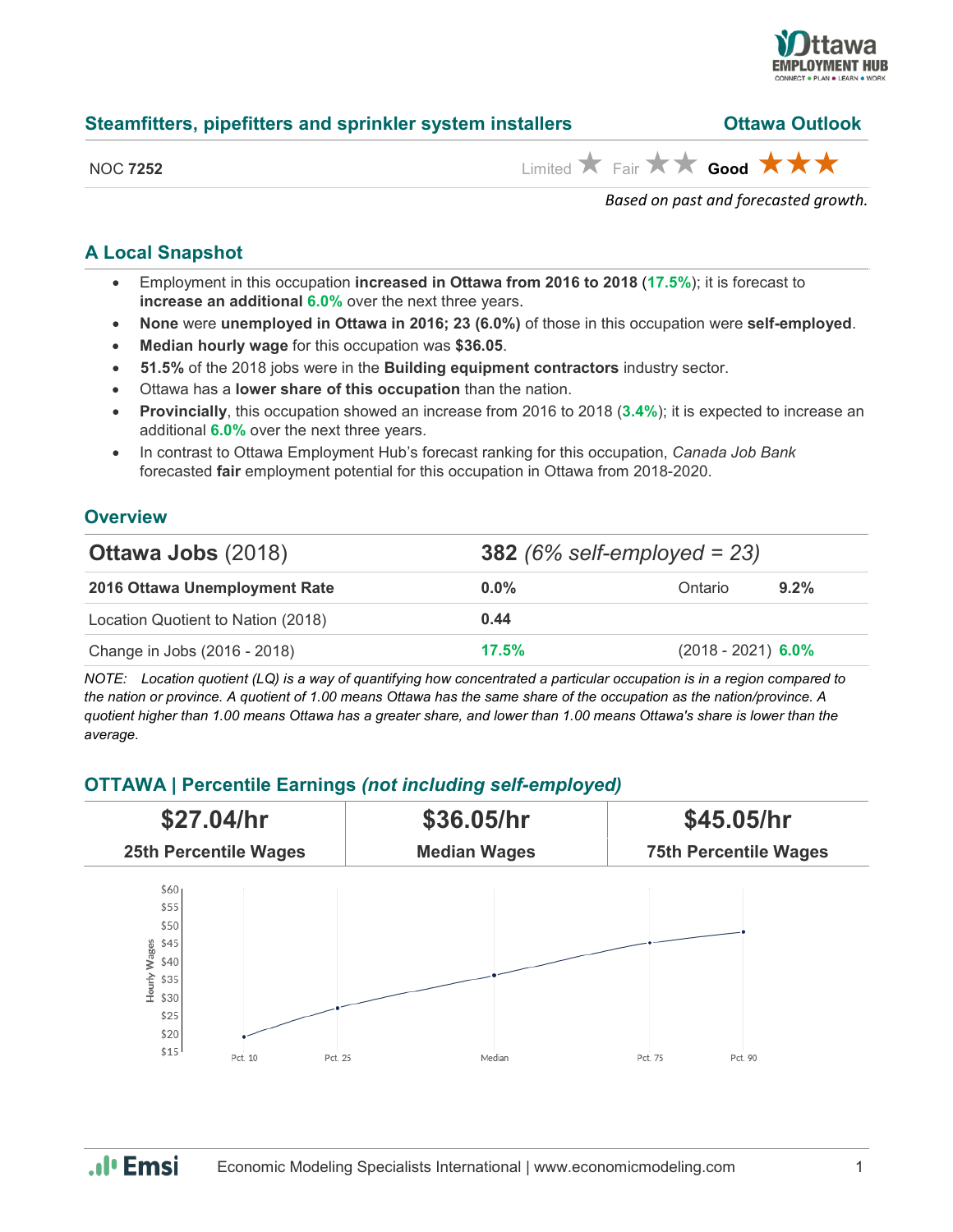

### **Ottawa | Growth**

| 325              | 405              | 80                 | 24.6%                |
|------------------|------------------|--------------------|----------------------|
| <b>2016 Jobs</b> | <b>2021 Jobs</b> | Change (2016-2021) | % Change (2016-2021) |

# **Regional Trends**



|           | <b>Region</b> |               | <b>2016 Jobs</b> | <b>2021 Jobs</b> | Change | % Change |
|-----------|---------------|---------------|------------------|------------------|--------|----------|
| - 1       | Ottawa        |               | 325              | 405              | 80     | 24.6%    |
|           | Ontario       |               | 6,572            | 7,200            | 628    | 9.6%     |
|           | Canada        |               | 26,325           | 28,310           | 1,985  | 7.5%     |
|           |               | <b>Ottawa</b> |                  | <b>Ontario</b>   |        | Canada   |
| 2016 Jobs |               | 325           |                  | 6,572            |        | 26,325   |
| 2017 Jobs |               | 345           |                  | 6,494            |        | 26,509   |
| 2018 Jobs |               | 382           |                  | 6,795            |        | 26,804   |
| 2019 Jobs |               | 390           |                  | 6,936            |        | 27,328   |
| 2020 Jobs |               | 398           |                  | 7,071            |        | 27,829   |
| 2021 Jobs |               | 405           |                  | 7,200            |        | 28,310   |

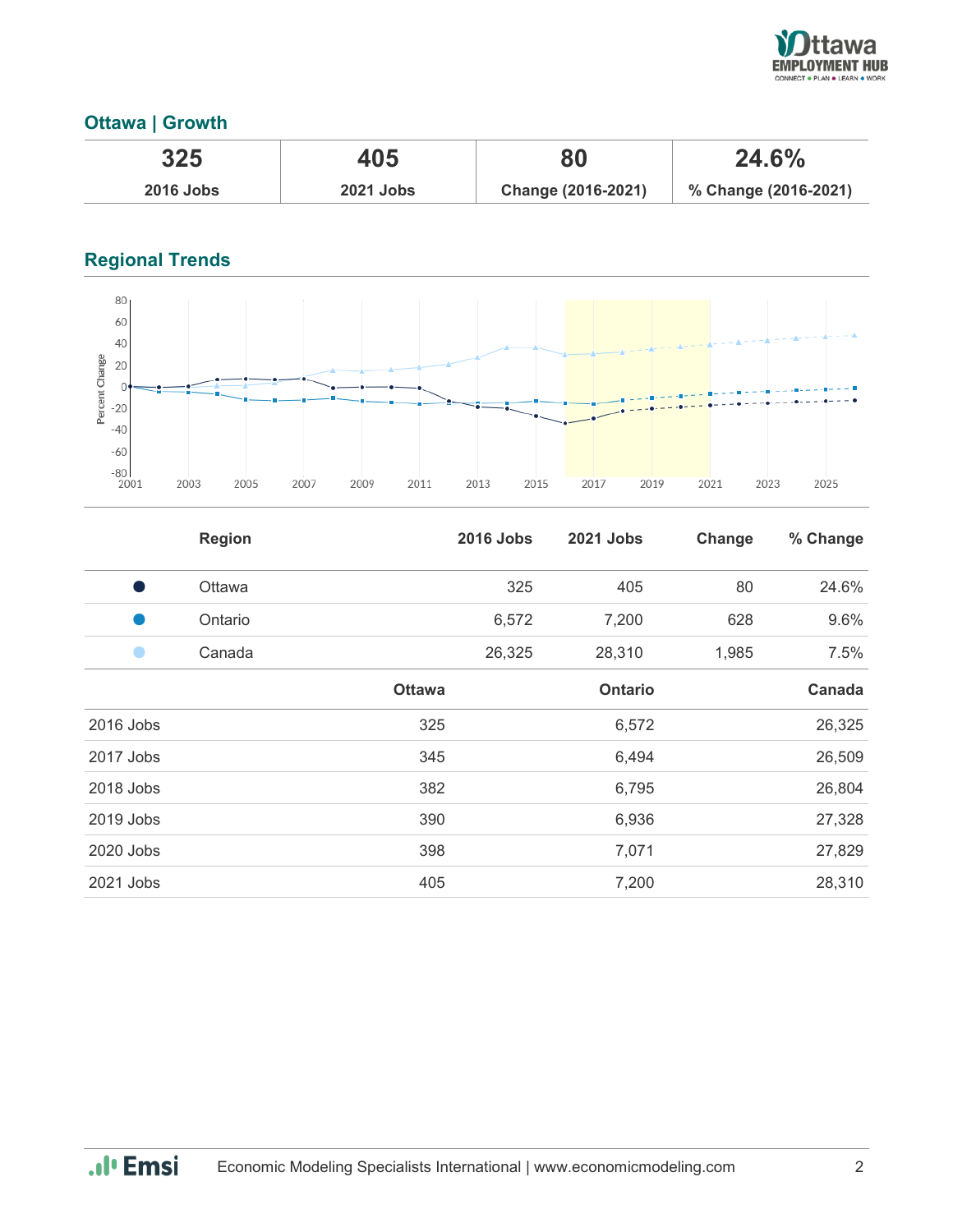

#### **Ottawa | Industries Employing this Occupation**

| <b>Industry</b>                                                      | Occupation<br>Jobs in<br><b>Industry</b><br>(2018) | $%$ of<br><b>Occupation</b><br>in Industry<br>(2018) | % of Total<br>Jobs in<br><b>Industry</b><br>(2018) |
|----------------------------------------------------------------------|----------------------------------------------------|------------------------------------------------------|----------------------------------------------------|
| Building equipment contractors                                       | 197                                                | 51.5%                                                | 1.9%                                               |
| Utility system construction                                          | 44                                                 | 11.6%                                                | $4.0\%$                                            |
| Non-residential building construction                                | 33                                                 | 8.7%                                                 | 1.1%                                               |
| Defence services                                                     | 23                                                 | 6.0%                                                 | $0.2\%$                                            |
| Business, professional, labour and other membership<br>organizations | 14                                                 | 3.7%                                                 | $0.2\%$                                            |

*NOTE: Inverse staffing patterns provides a table of percentages that shows how regional occupations are divided up among regional industries. For example, an inverse staffing pattern for registered nurses may show that 70% of RNs are employed by hospitals, 10% by local government (i.e., public schools), 10% by nursing homes, and 10% by offices of physicians.*

#### **Educational programs and completions in Ottawa** *(public institutions only***)**

| Programs (2016) |                 | 69<br><b>Completions (2016)</b>                                |  |
|-----------------|-----------------|----------------------------------------------------------------|--|
|                 |                 |                                                                |  |
| 43.02           | Fire protection | 54                                                             |  |
| 46.05           |                 | 15 <sup>15</sup><br>Plumbing and related water supply services |  |

*NOTE: EMSI Analyst uses Statistics Canada's PSIS data to compile completions for postsecondary programs offered in Canada, classified by the 2016 CIP codes. 2016 data includes those who graduated in spring 2017.*

#### **Job Postings by Month**





*NOTE: Based on newly published job postings first found between January 01, 2018 and December 31, 2018 AND location is Ottawa Census Sub-division, Vicinity Jobs.*